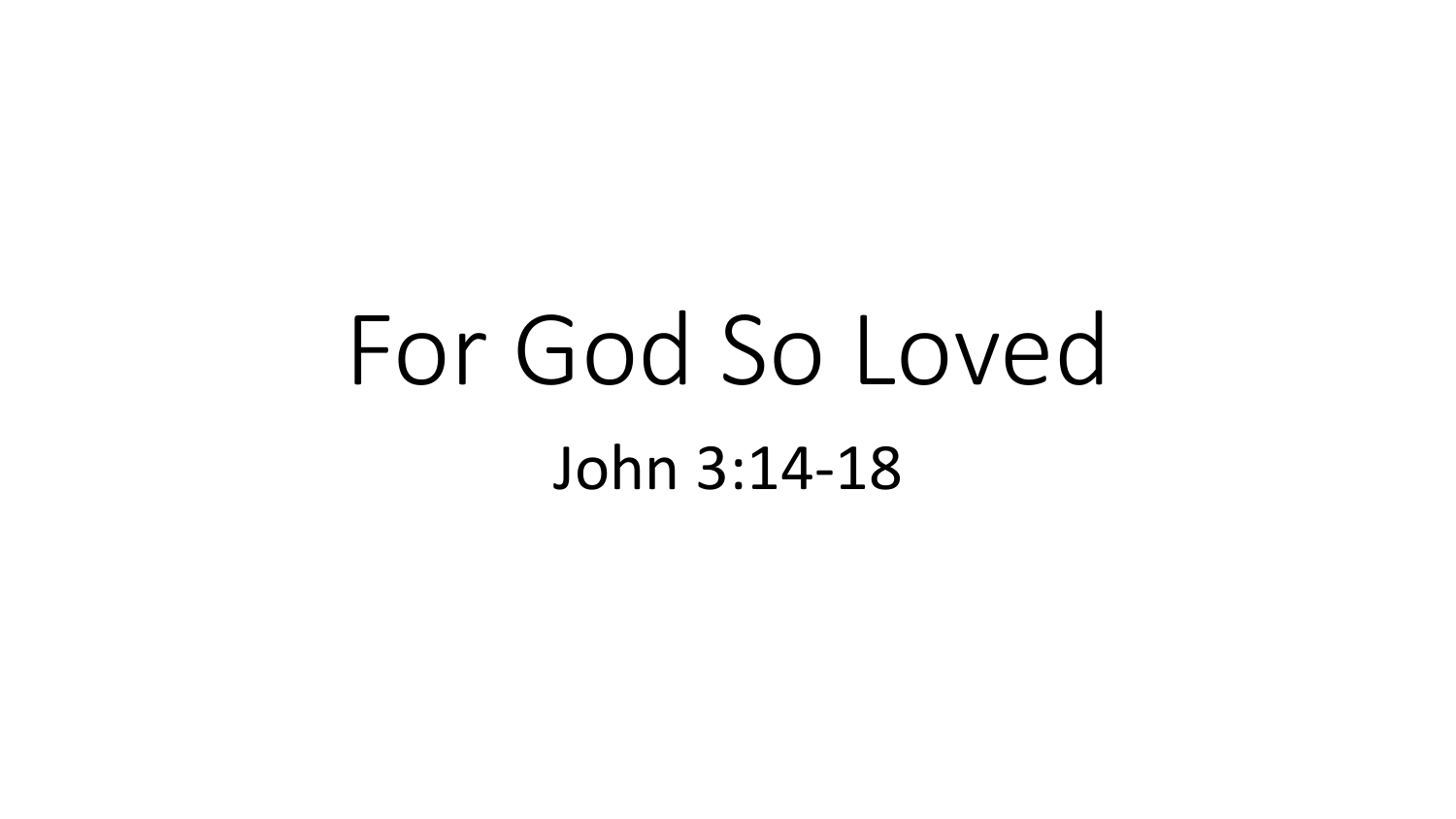1.Miriam dies 2.Waters of Meribah 3.Edom refuses passage 4.Death of Aaron at Mt. Hor 5.Arad & community destroyed 6.On the route to the Red sea - snakes

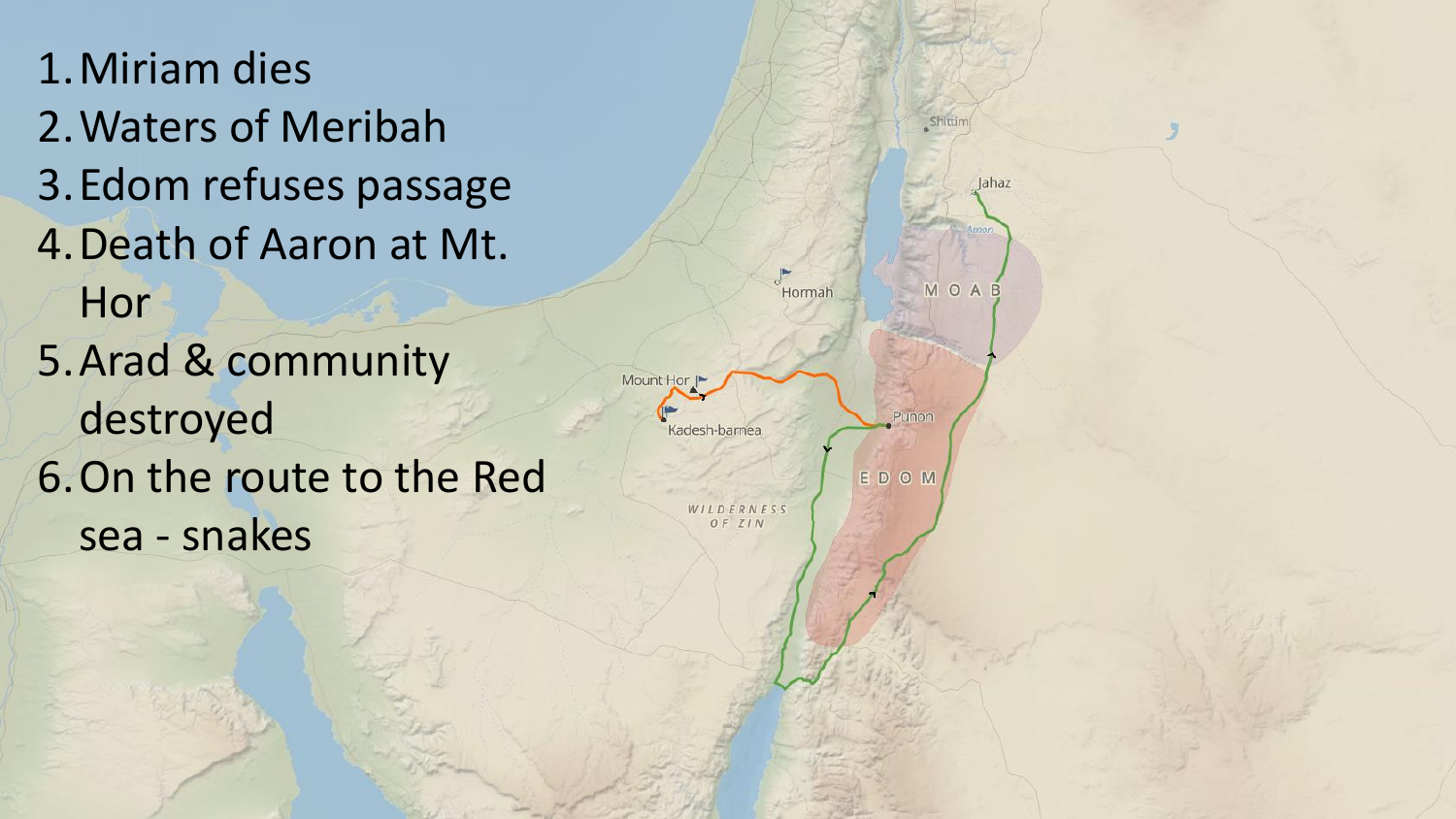## Missing the mark

- At the waters of Meribah
- *But the LORD said to Moses and Aaron, "Because you have not believed Me, to treat Me as holy in the sight of the sons of Israel, therefore you shall not bring this assembly into the land which I have given them." (Num. 20:12 NAU)*
	- To rely on, to trust, to believe
- The snakes
	- Num. 21:7-9
	- 2Kings 18:4 (@680 years)